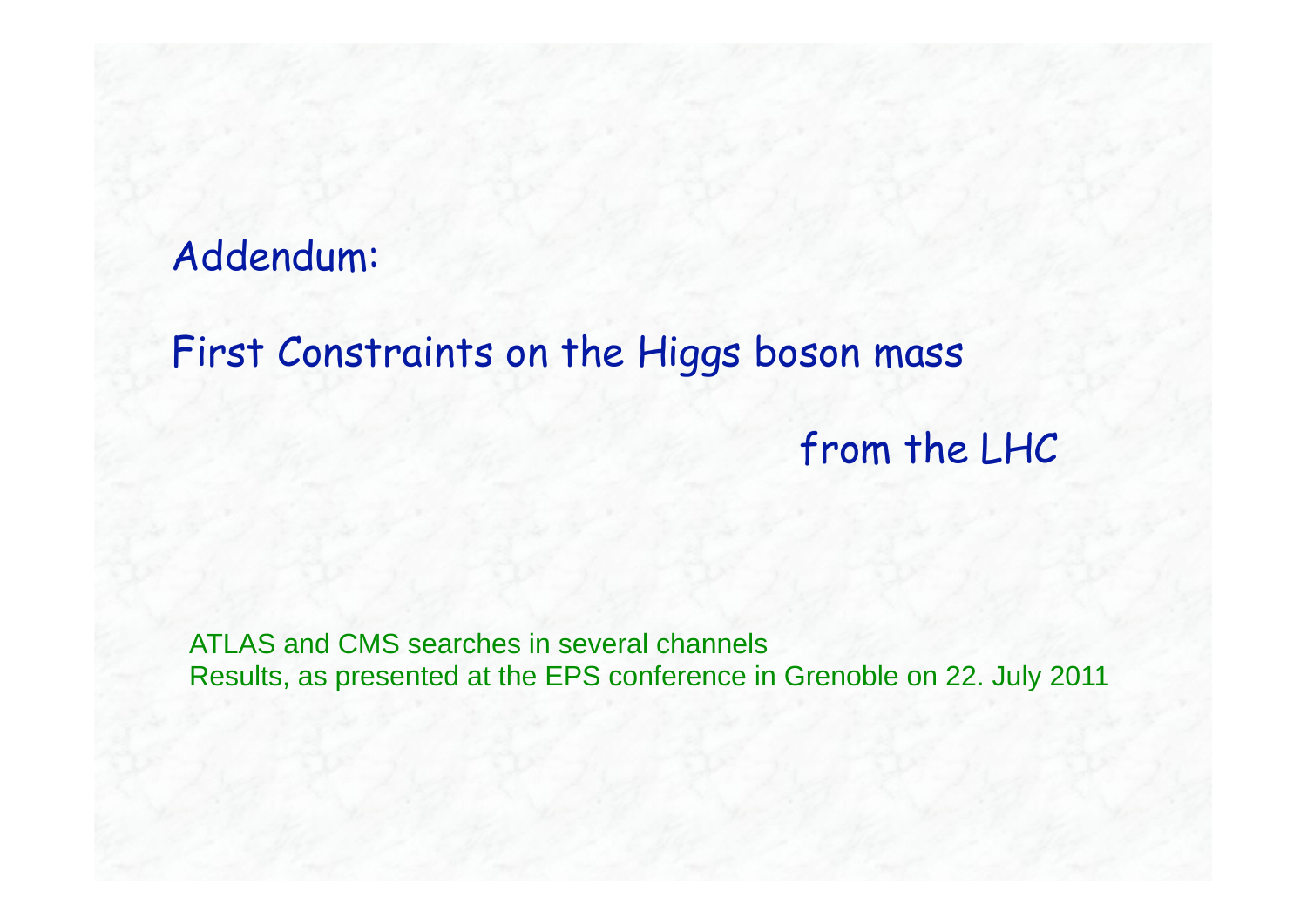## Status so far: Combined Tevatron limits



Tevatron experiments set a 95% CL exclusion of a SM Higgs boson in the mass region 158-173 GeV (first direct exclusion since LEP)

At m<sub>H</sub> = 115 GeV Expected limit: 1.8 x σ<sub>sм</sub>

Observed limit: 2.7 x σ<sub>sм</sub>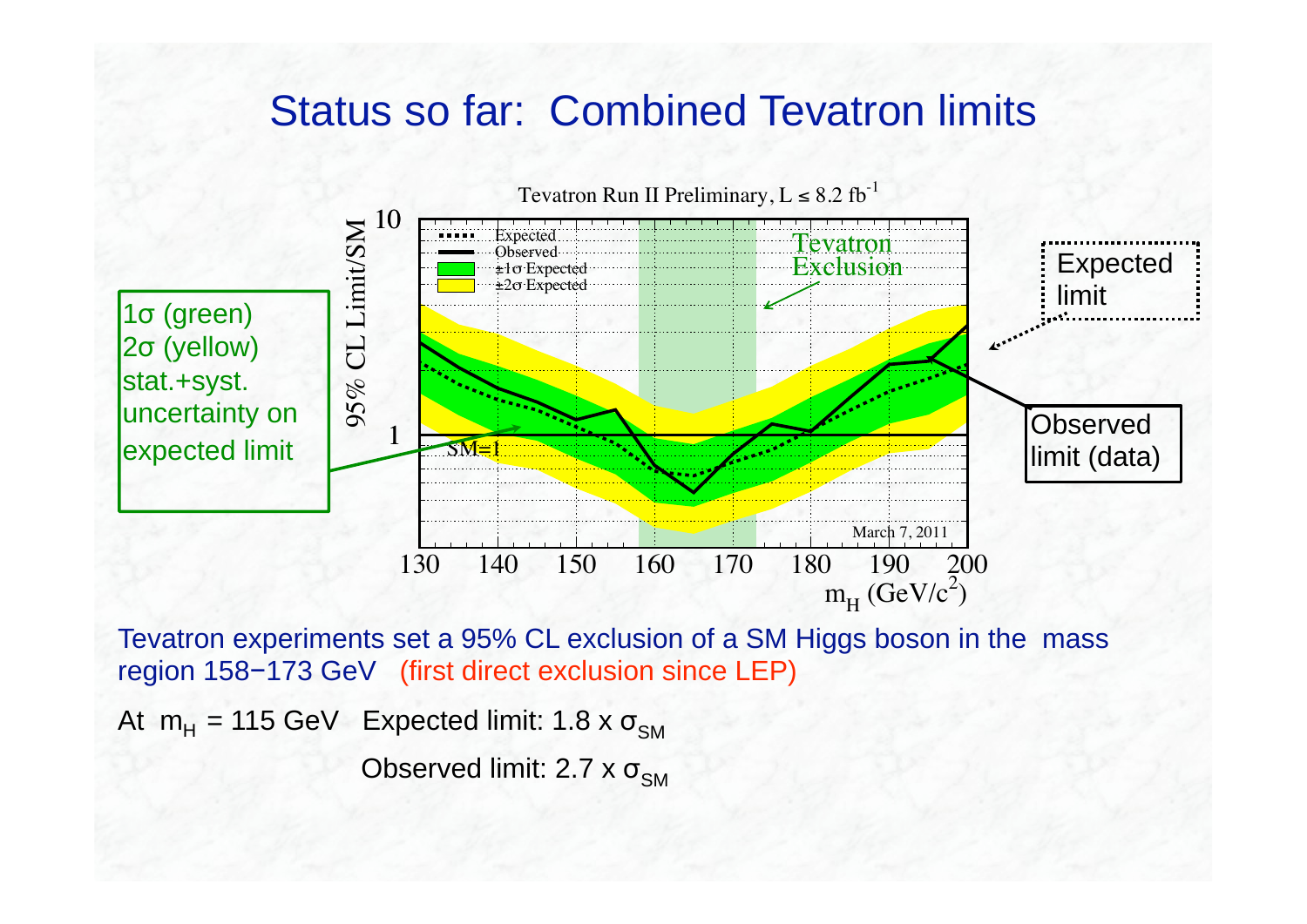## ATLAS and CMS searches in several channels:

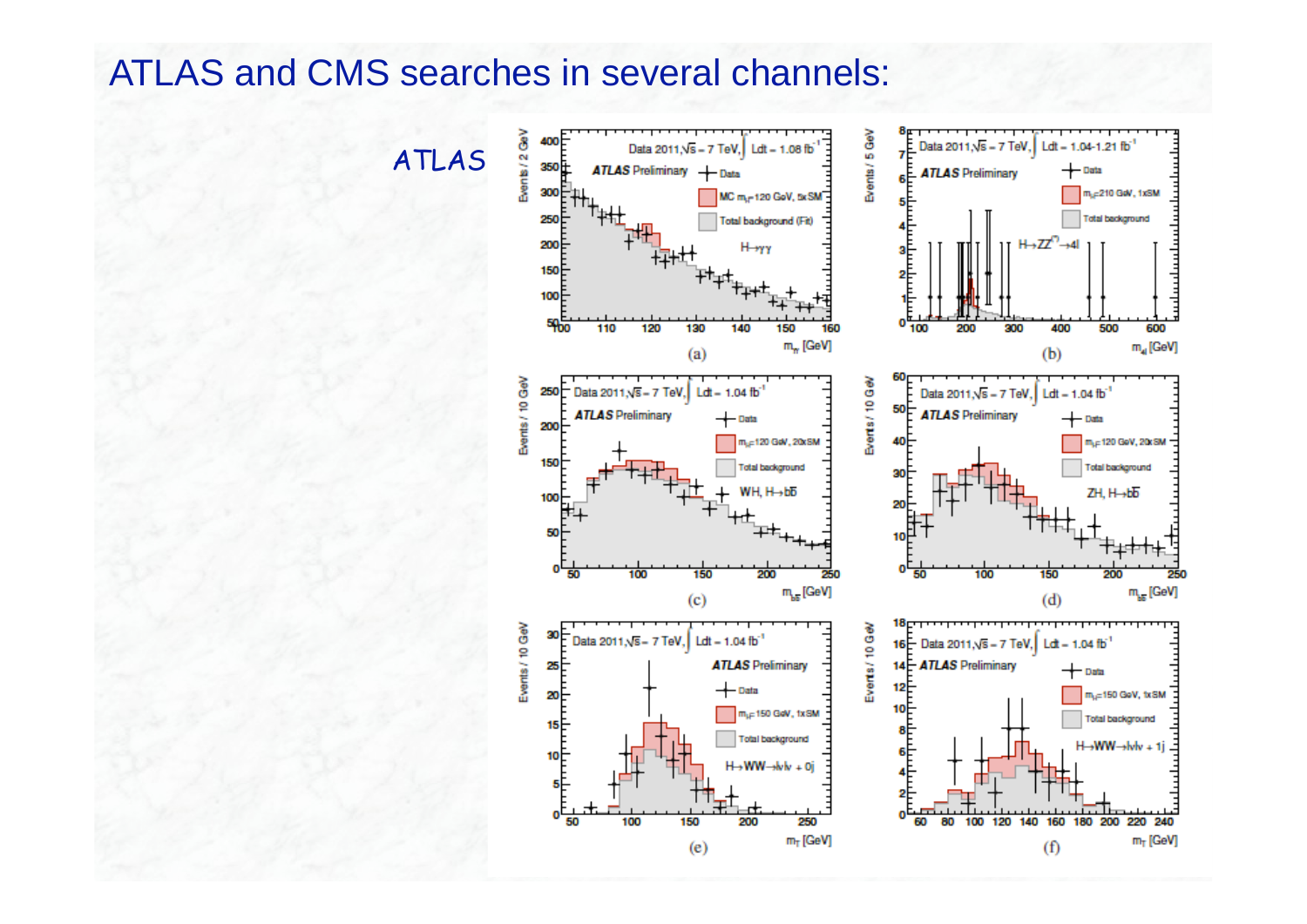### ATLAS and CMS searches in several channels:

ATLAS

#### High mass region:



Figure 2: The invariant or transverse mass distributions for the candidate events selected, the total background and the signal expected in the  $H \to WW \to \ell \nu q q$  (a) and  $H \to ZZ \to \ell \ell \nu \nu$  (b) channels and the  $H \rightarrow ZZ \rightarrow \ell \ell qq$  tagged (c) and untagged (d) categories.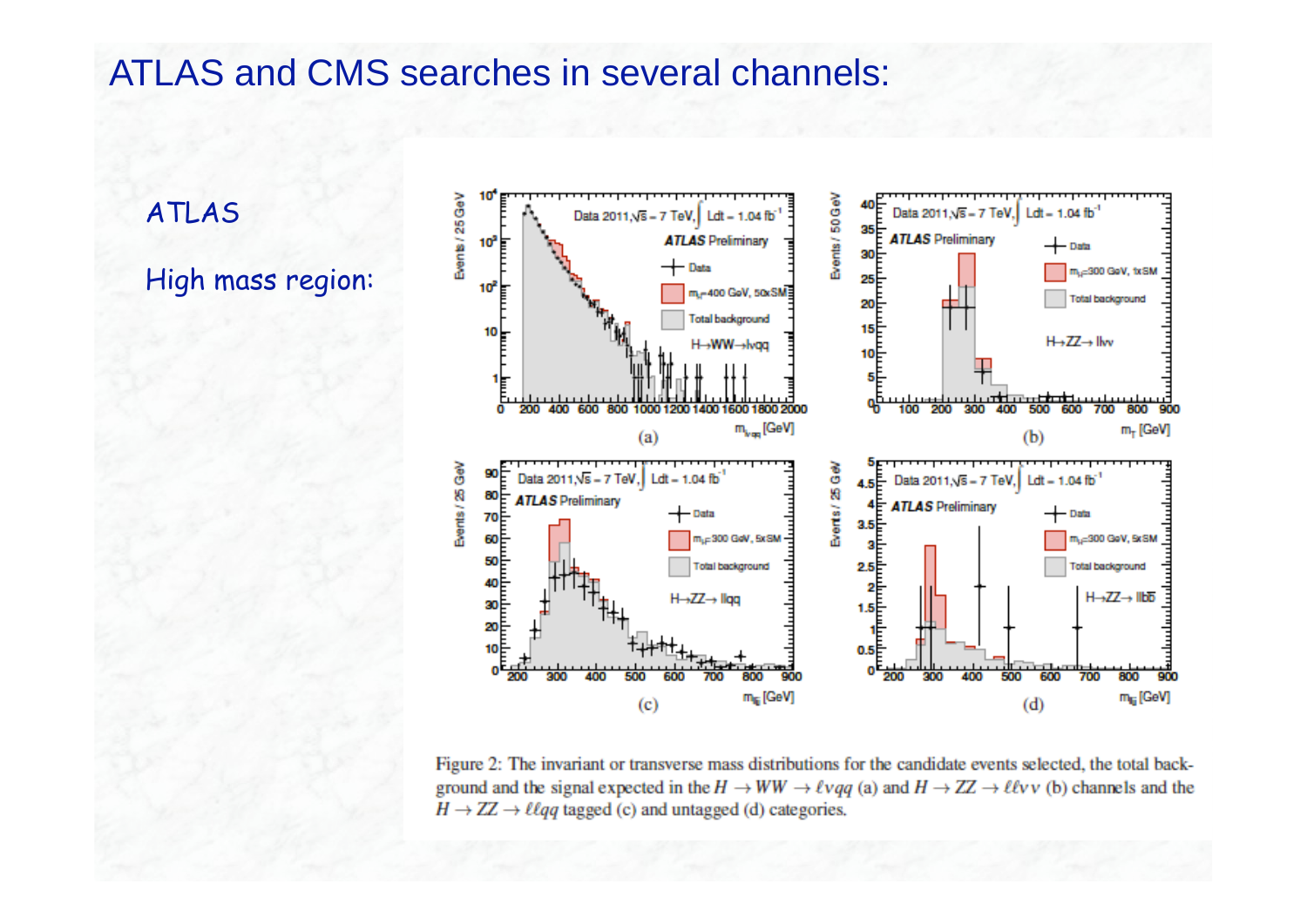#### Limits on Higgs boson cross sections:



Limit in the H  $\rightarrow$  WW channel in the mass region around 140-150 GeV worse than expected (Excess of events seen in ATLAS and CMS)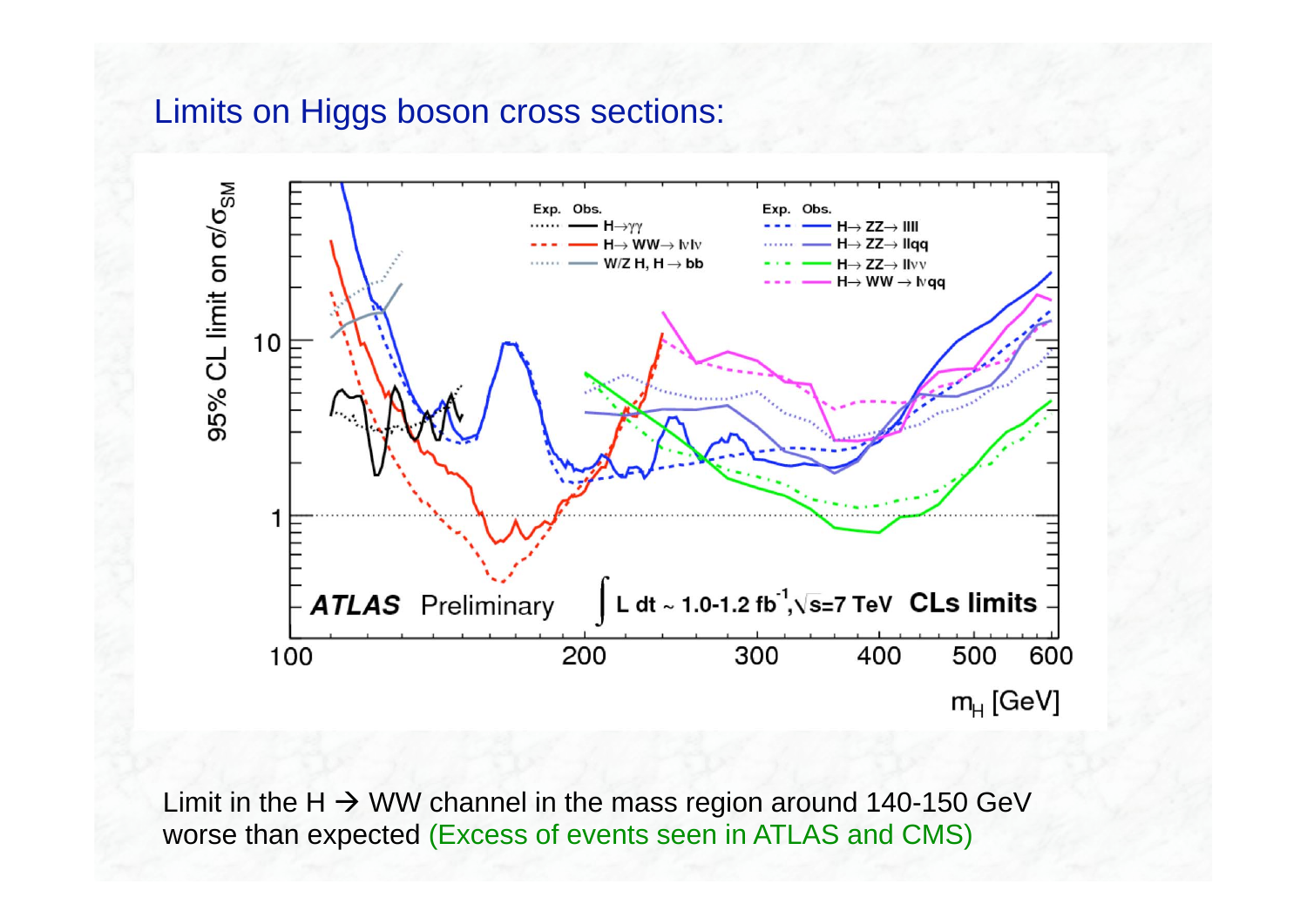#### Combined limit (all channels) on Higgs boson cross sections:



Limit in the H  $\rightarrow$  WW channel in the mass region around 140-150 GeV worse than expected (Excess of events seen in ATLAS and CMS)

Excluded mass regions: 155 – 190 GeV expected (no signal): 136 – 196 GeV

and 295 - 450 GeV 327 – 443 GeV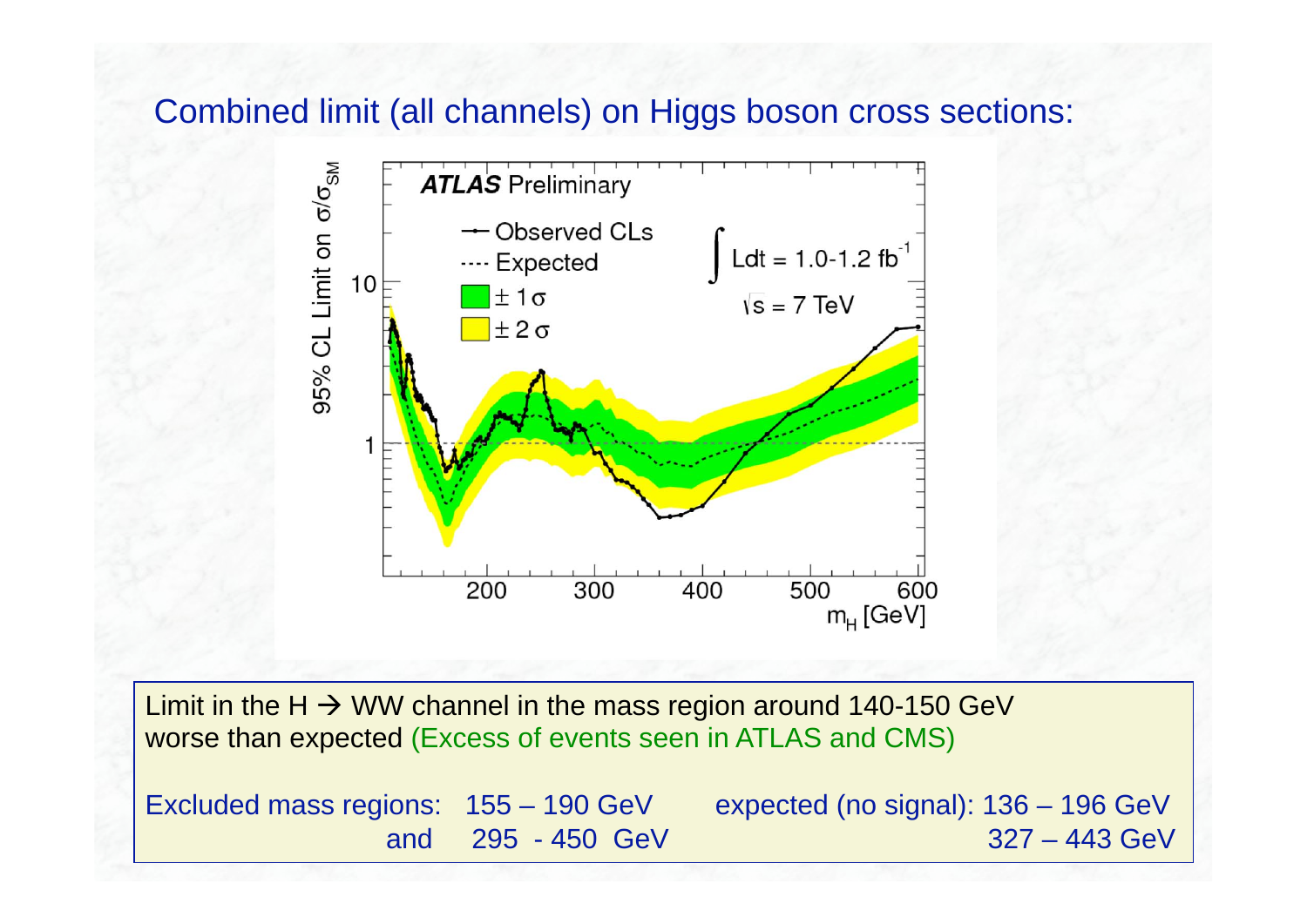#### Combined limit (all channels) on Higgs boson cross sections:



Limit in the H  $\rightarrow$  WW channel in the mass region around 140-150 GeV worse than expected (Excess of events seen in ATLAS and CMS)

Excluded mass regions:  $149 - 206$  GeV expected (no signal):  $127 - 420$  GeV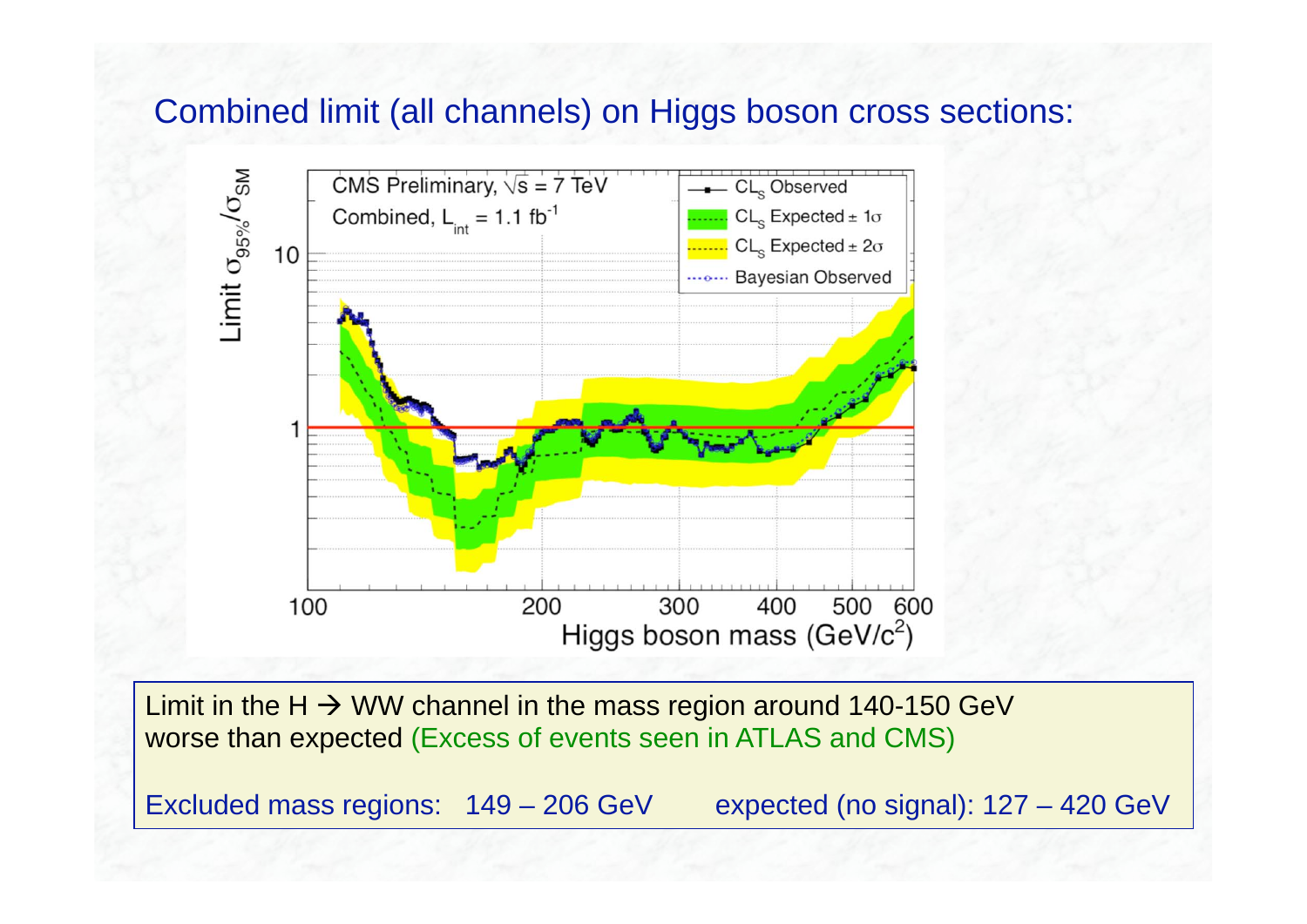#### Combined limit (all channels) in the low mass region:



Limit in the H  $\rightarrow$  WW channel in the mass region around 140-150 GeV worse than expected (Excess of events seen in ATLAS and CMS)

Excess in mass region  $120 - 140$  GeV:  $~2.8\sigma$ Excluded mass regions: 155 – 190 GeV expected (no signal): 136 – 196 GeV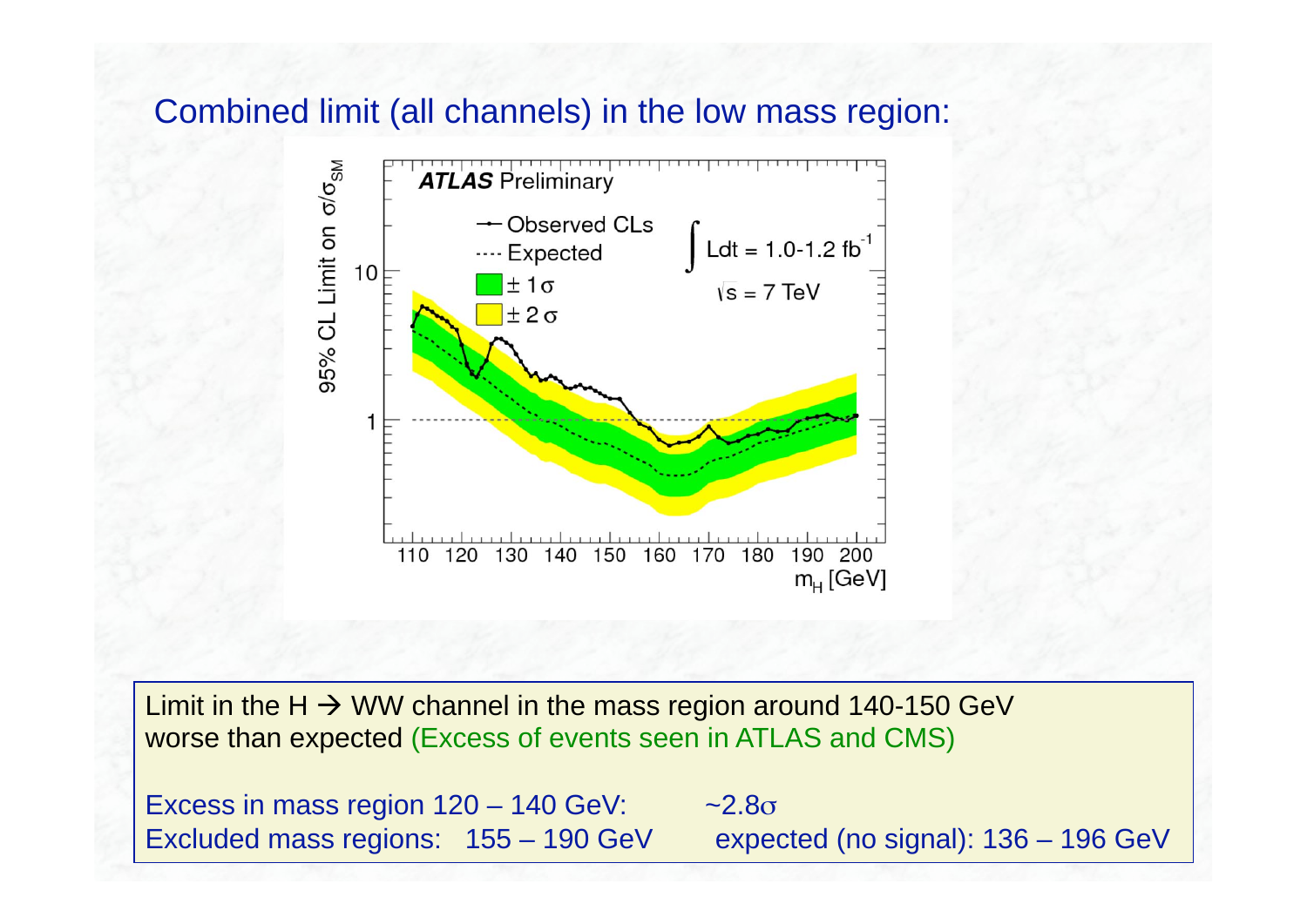Consistency of the data with the background only hypothesis:



The consistency of the observed results with the background-only hypothesis is shown in the low mass range. The dashed line shows the median expected significance in the hypothesis of a signal. The two horizontal dashed lines indicate the p-values corresponding to significances of 2 $\sigma$  and 3 $\sigma$ .